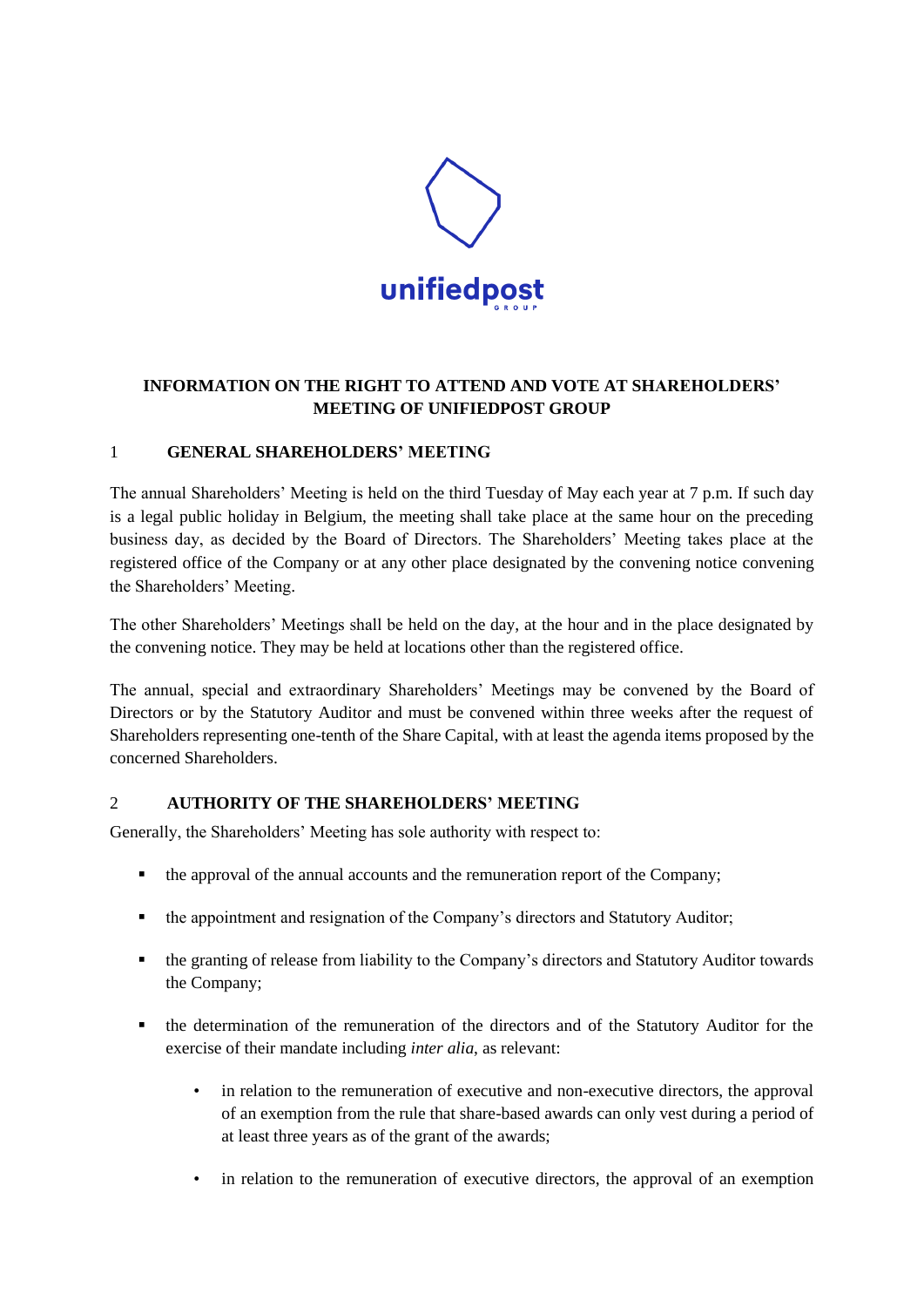from the rule that (unless the variable remuneration is less than a quarter of the annual remuneration) at least one quarter of the variable remuneration must be based on performance criteria that have been determined in advance and that can be measured objectively over a period of at least two years and that at least another quarter of the variable remuneration must be based on performance criteria that have been determined in advance and that can be measured objectively over a period of at least three years; and

- in relation to the remuneration of non-executive directors, the approval of any variable part of the remuneration;
- the distribution of profits and available reserves (it being understood that the Articles of Association authorize the Board of Directors to distribute interim dividends);
- $\blacksquare$  the filing of a claim for liability against directors;
- the decisions relating to the dissolution, merger and certain other reorganizations of the Company; and
- the approval of amendments to the Articles of Association.

## 3 **VOTING RIGHTS**

Each Shareholder is entitled to one vote per Share at the Shareholders' Meeting. The Company's major Shareholders do not have different voting rights compared to the other Shareholders.

Voting rights may be suspended in relation to Shares:

- which were not fully paid up, notwithstanding the request thereto of the Board of Directors;
- to which more than one person is entitled, except in the event a single representative is appointed for the exercise of the voting right;
- which entitle their holder to voting rights above the threshold of 5% or any multiple of  $5\%$ <sup>1</sup>, of the total number of voting rights attached to the outstanding financial instruments of the Company on the date of the relevant Shareholders' Meeting, except in the event where the relevant Shareholder has notified the Company and the FSMA at least 20 days prior to the date of the Shareholders' Meeting on which it wishes to vote of its shareholding reaching or exceeding the thresholds above;
- which are being held by the Company or by a direct subsidiary of the Company; and
- of which the voting right was suspended by a competent court or the FSMA.

### 4 **NOTICES CONVENING THE SHAREHOLDERS' MEETING**

Holders of registered Shares must receive written notice of the Shareholders' Meeting at least 30 days prior to the meeting. In case the holder(s) of registered Shares, convertible bonds, subscription rights or

<sup>-</sup>**<sup>1</sup>** The Company has not added in its Articles of Association additional thresholds on top of those set forth in the Transparency Law.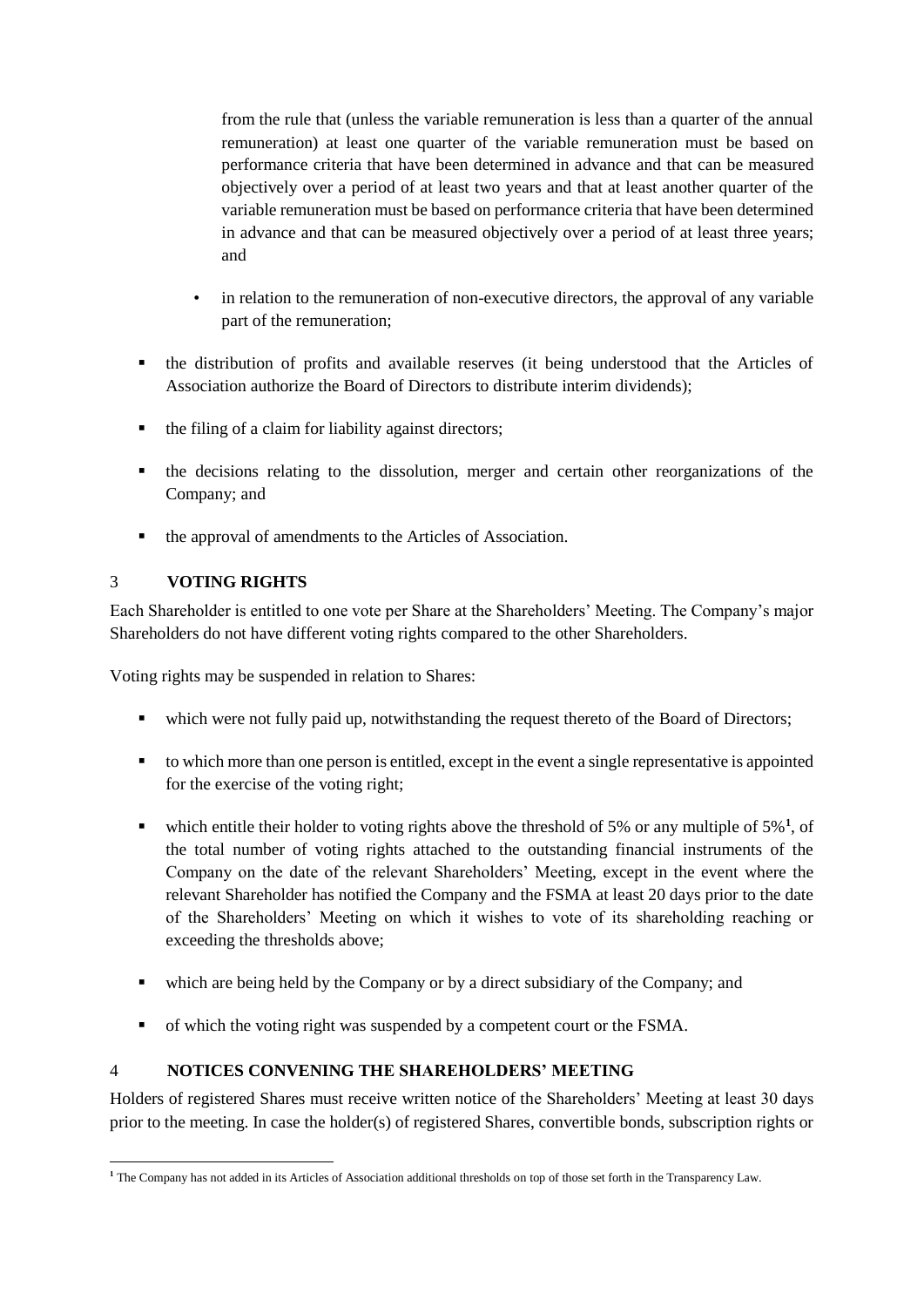of a certificate issued with the cooperation of the Company, have communicated their e-mail address to the Company in accordance with Article 2:32 BCCA, they will receive written notice of the Shareholder's Meeting on the communicated e-mail address. If such e-mail address had not been communicated, the written notice of the Shareholder's Meeting shall be delivered by regular mail.

The Company must also publish a notice of the meeting in the Belgian Official Gazette, in a newspaper with national distribution (except for those annual Shareholders' Meetings which take place at the location, place, day and hour indicated in the Articles of Association and whose agenda is limited to the approval of the annual accounts, the annual reports of the Board of Directors and the Statutory Auditor, discharge to be granted to the directors and Statutory Auditor, the remuneration report and termination provisions) and in media that can be reasonably considered having effective distribution among the public in the EEA and that is swiftly accessible and in a non-discriminatory manner. The notices are published at least 30 days prior to the Shareholders' Meeting. If a new convocation is required for lack of quorum and the date of the second Shareholders' Meeting was mentioned in the first notice, then, in the absence of new agenda items, notices are published at least 17 days in advance of that second Shareholders' Meeting.

As from the publication of the notice, the Company shall make the information required by law available on the Company's website [\(https://www.unifiedpost.com/investor-relations\)](https://www.unifiedpost.com/investor-relations) for a period of five years after the relevant Shareholders' Meeting.

## 5 **FORMALITIES TO ATTEND A SHAREHOLDERS' MEETING**

A shareholder wishing to attend and participate in the Shareholders' Meeting must:

- have the ownership of its Shares recorded in its name, as of midnight Central European Time, on the fourteenth calendar day preceding the date of the meeting (the "record date"), either through registration in the Shareholders' register in the case of registered Shares or through book-entry in the accounts of an authorized account holder or clearing institution in the case of dematerialized Shares; and
- notify the Company (or the person designated by the Company) by returning confirmation of its intention to participate in the Shareholders' Meeting via the Company's e-mail address or the specific e-mail address mentioned in the notice convening the Shareholders' Meeting, at the latest on the sixth calendar day preceding the day of the Shareholders' Meeting. In addition, the holders of dematerialized Shares must, at the latest on the same day, provide the Company (or the person designated by the Company) or arrange for the Company (or the person designated by the Company) to be provided, with an original certificate issued by the certified accountholder or clearing institution certifying the number of Shares owned on the record date by the relevant Shareholder and 1 for which it has notified its intention to participate in the meeting.

Holders of profit-sharing certificates, non-voting Shares, bonds, subscription rights or other securities issued by the Company, as well as holders of certificates issued with the cooperation of the Company and representing securities issued by the latter, may participate in the Shareholders' Meeting insofar as the law or the Articles of Association entitles them to do so and, as the case may be, gives them the right to participate in voting. If they propose to participate, such holders are subject to the same formalities concerning admission and access and forms and filing of proxies, as those imposed on Shareholders.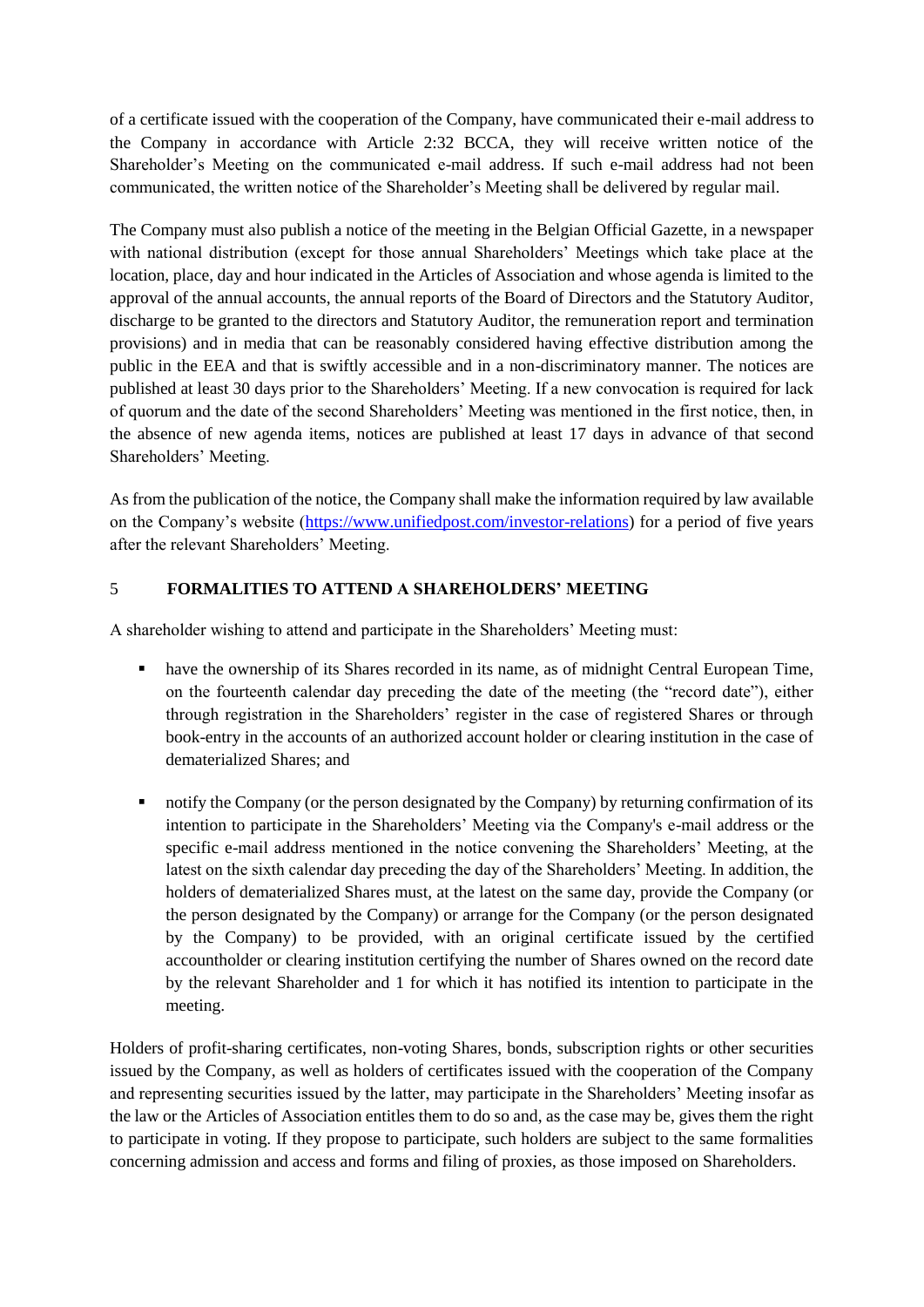#### 6 **VOTING BY PROXY**

Any Shareholder with the right to vote may either personally participate in the Shareholders' Meeting or give a proxy to another person, who need not be a Shareholder, to represent him or her at the Shareholders' Meeting. A Shareholder may designate, for a given meeting, only one person as proxy holder, except in circumstances where Belgian law allows the designation of multiple proxy holders. The appointment of a proxy holder may take place in paper form or electronically (in which case the form shall be signed by means of an electronic signature in accordance with applicable Belgian law), through a form which shall be made available by the Company. The signed original paper or electronic form must be received by the Company at the latest on the sixth calendar day preceding the day of the meeting. Any appointment of a proxy holder shall comply with relevant requirements of applicable Belgian law in terms of conflicting interests, record keeping and any other applicable requirements.

### 7 **REMOTE VOTING IN RELATION TO THE SHAREHOLDERS' MEETING**

The notice convening the meeting may allow Shareholders to vote remotely in relation to the Shareholders' Meeting, by sending a paper form or, if specifically allowed in the notice convening the meeting, by sending a form electronically (in which case the form shall be signed by means of an electronic signature in accordance with applicable Belgian law). These forms shall be made available by the Company. The original signed paper form must be received by the Company at the latest on the sixth calendar day preceding the date of the Shareholders' Meeting. Voting through the signed electronic form may occur until the last calendar day before the Shareholders' Meeting.

The Company may also organize a remote vote in relation to the Shareholders' Meeting through other electronic communication methods, such as, among others, through one or several websites. The Company shall specify the practical terms of any such remote vote in the convening notice.

Shareholders voting remotely must, in order for their vote to be taken into account for the calculation of the quorum and voting majority, comply with the admission formalities.

### 8 **RIGHT TO REQUEST ITEMS TO BE ADDED TO THE AGENDA AND TO ASK QUESTIONS AT THE SHAREHOLDERS' MEETING**

One or more Shareholders who together hold at least 3% of the Share Capital may request for items to be added to the agenda of any convened Shareholders' Meeting and submit proposals for resolutions with regard to existing agenda items or new items to be added to the agenda, provided that (i) they prove ownership of such shareholding as of the date of their request and record their Shares representing such shareholding on the record date; and (ii) the additional items on the agenda and/or proposed resolutions have been received in writing by the Company at the latest on the twenty-second day preceding the date of the relevant Shareholders' Meeting. The shareholding must be proven by a certificate evidencing the registration of the relevant Shares in the share register of the Company or by a certificate issued by the certified accountholder or clearing institution certifying the book-entry of the relevant number of dematerialized Shares in the name of the relevant Shareholder(s).

As the case may be, the Company shall publish a revised agenda of the Shareholders' Meeting, at the latest on the fifteenth day preceding the Shareholders' Meeting. The right to request that items be added to the agenda or that proposed resolutions in relation to existing agenda items be submitted does not apply in case of a second Shareholders' Meeting that must be convened because the quorum was not